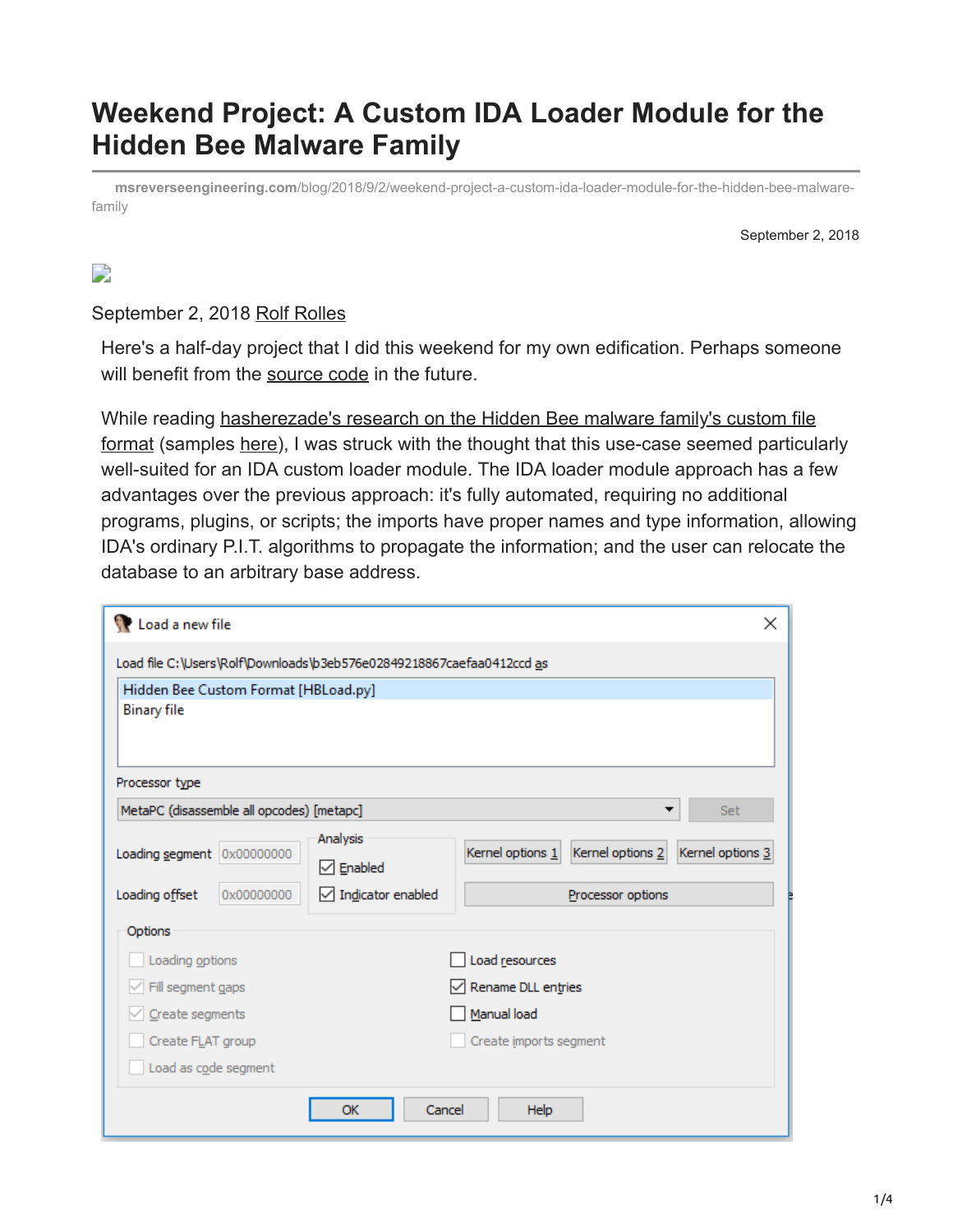Given that custom loaders are the only variety of IDA plugin that I haven't yet written, this seemed like a nice small-scope project for the weekend to round out my knowledge. My very minor contribution with this entry is the IDA custom loader for the Hidden Bee format, [which can be found on](https://github.com/erocarrera/pefile) [my GitHu](https://github.com/RolfRolles/HiddenBeeLoader/blob/master/HBLoad.py)[b. The IDAPython code requires that Ero Carrera's pefile](https://github.com/erocarrera/pefile) module be installed, say via pip.

### **Hidden Bee**

In brief, the Hidden Bee malware family distributes payloads in a customized file format, which is a majorly stripped-down version of the PE file format. You can see all of the details in [hasherezade's write-up](https://blog.malwarebytes.com/threat-analysis/2018/08/reversing-malware-in-a-custom-format-hidden-bee-elements/). I did no original malware analysis for this project; I merely read her blog entry, figured out how to convert the details into a loader plugin, and then [debugged it against the sample links she gave. As usual, Chris Eagle's The IDA Pro Book,](https://nostarch.com/idapro2.htm) 2nd Edition was useful. Some details about the loader API have changed with the IDA 7.x API port, but [Hex-Rays' porting guide](https://www.hex-rays.com/products/ida/7.0/docs/api70_porting_guide.shtml) was informative, and the loader examples in the IDA 7.1 SDK have also been ported to the newest API.

## **IDA Loader Modules in Brief**

An IDA loader module is simply an IDA plugin with a well-defined interface. IDA loader modules will be called when loading any file into IDA. They have two primary responsibilities:

- 1. Given access to the bytes of a file, determine whether the file is of a format that the loader module can handle. Every IDA loader module must export a function named accept file for this purpose. This function returns 0 if it can't recognize the file format, or a non-zero value if it can.
- 2. If the file type can be loaded by the module, and the user chooses to use this module to load the file, perform the actual loading process e.g. creating segments within the IDB, copying bytes out of the file into the segments, processing relocations, parsing imports, adding entrypoints, and so on. Every IDA loader module must export a function named load file for this purpose.

Both of these functions take as input an "linput  $t$  \*" object that behaves like a C FILE  $*$ object, which supports seeking to specified positions, reading byte arrays out of the file, and so on. Since Hidden Bee's format includes relocations, I chose to implement a third, optional IDA loader module function: move\_segm. This function will be called by the IDA kernel when the user requests that the database be relocated to another address.

## **Writing a Loader Module for Hidden Bee**

After reading the aforementioned write-up, I figured that the only difficulties in loading Hidden Bee images in IDA would be A) that the Hidden Bee customized header specifies API imports via hash rather than by name, and B) that it includes relocation information.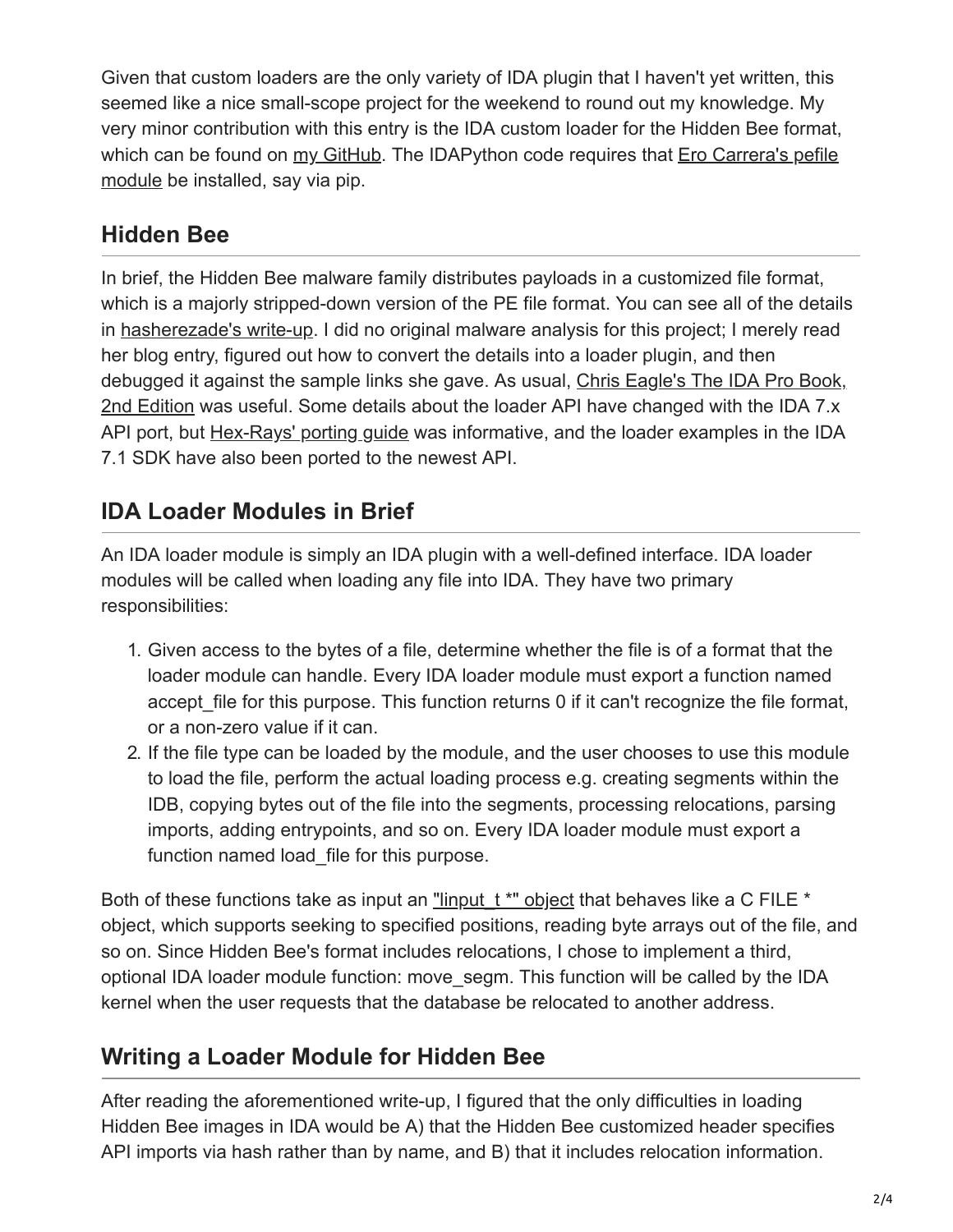Relocations and import lookup via hash are simple enough conceptually, but the precise details about how best to integrate them with IDA are not obvious. Sadly, I did not feel confident in these tasks even after reading the loader module examples in the SDK. Four out of the five hours I spent on this project were reverse engineering %IDADIR%\loaders\pe.dll -- the loader module for the PE file format -- focusing in particular on its handling of relocations and imports. As expected, the results are idiosyncratic and I don't expect them to generalize well.

#### **Imports**

For dealing with the imports by hash, hasherezade's toolchain ultimately generates a textual file with the addresses of the import hash names and their corresponding plaintext API string. Then, she uses one of her other plugins to create repeating comments at the addresses of the import hash DWORDs. Instead, I wanted IDA to show me the import information the same way it would in a normal binary -- i.e., I wanted IDA to set the proper type signature on each import. I figured this might be difficult, but after a few hours reverse engineering the virtual functions for the pe import visitor t class (partially documented in %IDASDK%\ldr\pe\common.hpp), it turns out that all you have to do to trigger this functionality is simply to set the name of the DWORD to something from a loaded type library.

Here's a screenshot showing IDA successfully applying the type information to the APIs:

```
HIDDEN.B:00000085; FARPROC stdcall GetProcAddress(HMODULE hModule, LPCSTR lpProcName)
                                                         ; DATA XREF: sub 8ED+87↓r
HIDDEN.B:00000085 GetProcAddress dd 0CF31BB1Fh
                                                         ; start+25A↓r
HIDDEN.B:00000085
HIDDEN.B:00000089; void stdcall Sleep(DWORD dwMilliseconds)
HIDDEN.B:00000089 Sleep dd 0E19E5FEh
                                                         ; DATA XREF: sub 99E+27↓r
HIDDEN.B:0000008D ; DWORD __stdcall GetLastError()
HIDDEN.B:0000008D GetLastError dd 2082EAE3h
                                                         ; DATA XREF: sub ACD+1A↓r
HIDDEN.B:0000008D
                                                         ; sub D0F+37+r ...
HIDDEN.B:00000091 ; HMODULE stdcall LoadLibraryW(LPCWSTR lpLibFileName)
HIDDEN.B:00000091 LoadLibraryW dd 5FBFF111h
                                                         ; DATA XREF: sub ACD+F↓r
HIDDEN.B:00000095 ; BOOL __ stdcall CloseHandle(HANDLE hObject)
HIDDEN.B:00000095 CloseHandle dd 3870CA07h
                                                         ; DATA XREF: sub 72B+1A4↓r
HIDDEN.B:00000095
                                                         ; start+446↓r ...
HIDDEN.B:00000099 ; DWORD __ stdcall ResumeThread(HANDLE hThread)
HIDDEN.B:00000099 ResumeThread dd 74162A6Eh
                                                        ; DATA XREF: start+4BA↓r
```
### **Relocations**

For the IMAGE\_REL\_BASED\_HIGHLOW relocations common in PE files, each can ultimately be processed via straightforward translation of the relocation information into IDA's fixup data t data structures, and then passing them to the set fixup API. The SDK examples did not give a straightforward idea of what I needed to do to handle PE IMAGE\_REL\_BASED\_HIGHLOW relocations properly, so I reverse engineered pe.dll to